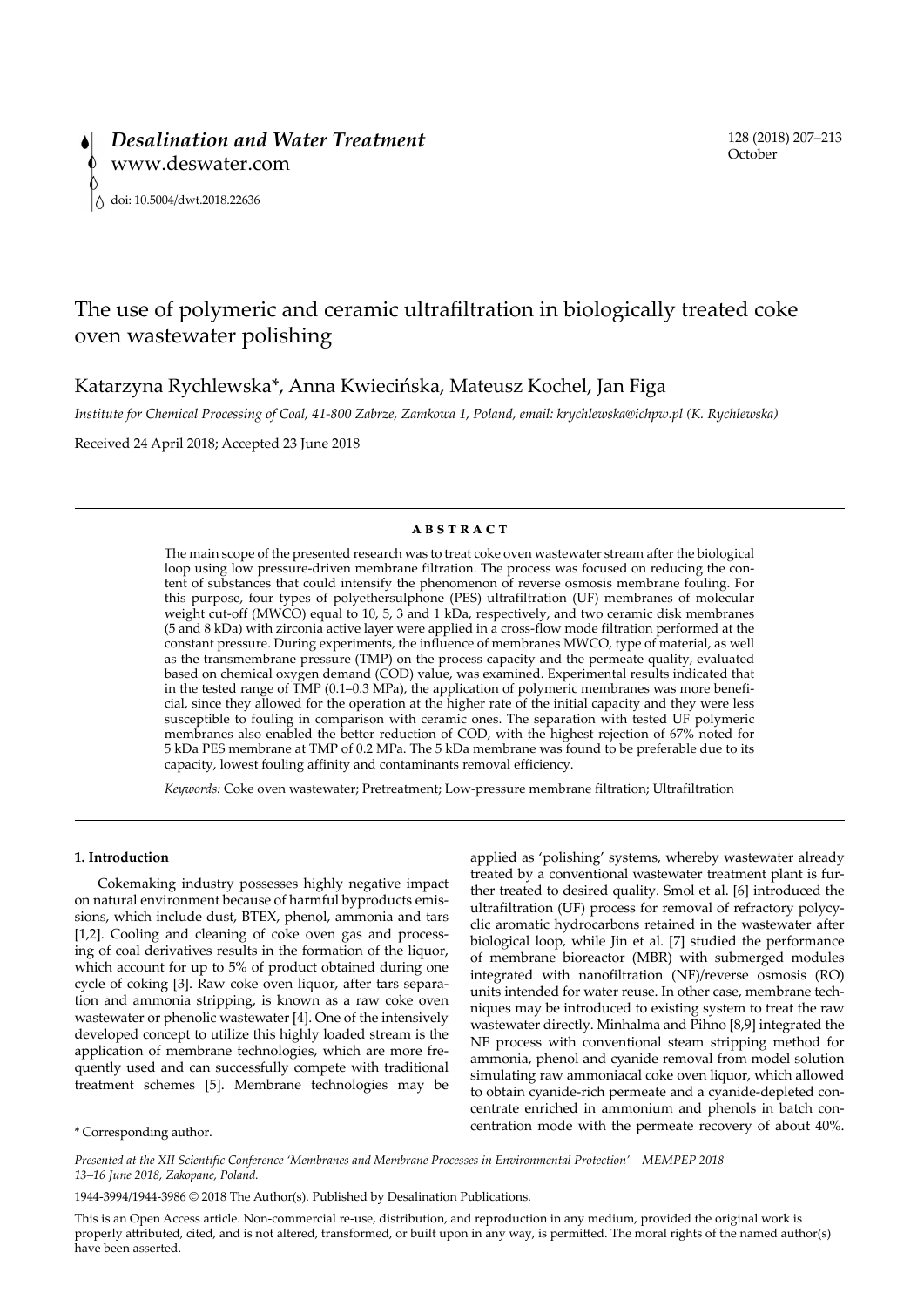Korzenowski et al. [10] applied NF process to fractionate cyanides/ammonium solutions – NF-270 membrane performance was found to be highly dependent on pH of the solution, as well as on its composition. In the ternary solutions, for pH values lower than 9, the rejection of ammonium chloride was 75% and sodium cyanide was 45%. Ammonium chloride was then concentrated mainly in the retentate stream, while sodium cyanide in the permeate stream. Yin et al. [11] applied NF combined with diafiltration to separate high concentration of ammonium thiosulphate from ammonium thiocyanate presented in raw coke oven wastewater. Tested system was able to selectively retain (NH<sub>4</sub>)<sub>2</sub>S<sub>2</sub>O<sub>3</sub> with an average rejection of 93.4% at high salt concentrations. Kumar et al. [12] investigated applicability of cross-flow microfiltration (MF)–NF system in separating cyanide from coke oven wastewater. Rejection of cyanide increased substantially (from 86% to 93%) with the increase of pH (from 7.0 to 10.0) for all tested membranes. The NF1, with negative charge, enabled to remove 94% of cyanide, while yielding a high flux of 79 L/h at a pH of 10.0 and at a relatively low pressure of only 13 kg/cm<sup>2</sup>. Kwiecińska et al. [13,14] conducted series of experiments on the application of low-pressure membrane filtration processes as a pretreatment method in purification of wastewater formed during coal gasification process. Additionally, membrane separation technologies can be applied as an independent system as it was shown by Kumar et al. [15], who designed the novel system by integration of forward osmosis (FO) with NF. Their FO–NF system succeeded in separation of more than 98% of the major contaminants present in the coke oven wastewater, thereby allowing for water reuse. Removal of contaminants from real coke oven wastewater could be achieved along with pure water flux of  $46$  L/(m<sup>2</sup> h) in FO system under optimized conditions. NF module ensured continuous recovery and recycle of 99% of the draw solute with the recovery of reusable water at the rate of  $45 \text{ L/(m}^2 \text{ h})$ .

In the water reclamation by NF or RO technology, which are used to remove dissolved molecules from effluent to be reused [16], the membrane unit feed is often the effluent from biological treatment process, which beside of undecomposed refractory compounds, also contains biologically active sludge flocks, which can cause membrane fouling [17,18]. Thus, a pretreatment process prior to the NF or RO system is required to alleviate this phenomenon. Low-pressure driven membrane techniques, that is, MF or UF operate by a surface removal mechanism, and resemble a fine screen or a sieve. It has been found that the use of MF or UF pretreatment prior to NF or RO system can significantly reduce the fouling of latter systems over the conventional pretreatment processes [16,19,20].

Furthermore, in comparison with other pretreatment methods, such as, for example, chemical coagulation [20], UF is recognized as a compact and easily automated process and, usually, it requires less power and chemicals.

Presented researches aimed to recognize the efficiency of low-pressure membrane filtration pretreatment of real effluents from biological loop of coke oven wastewater treatment plants. In the current research, the efficiency was evaluated in terms of removal of chemical oxygen demand (COD). Volumetric flux stability and the resistance to fouling phenomenon of polymeric and ceramic membranes differed in molecular weight cut-off (MWCO) was also investigated.

## **2. Experimental**

# *2.1. Membrane filtration*

Laboratory scale set-up KMS Cell CF1 by Koch Membrane Systems (Fig. 1), operated in a cross-flow mode was employed during low-pressure filtration experiments. The installation was equipped with the feed tank of a capacity of 0.5 dm<sup>3</sup> and a membrane module for flat-sheet membranes with an effective separation area of 28 cm<sup>2</sup>. To prevent damage, the membrane was kept on a highly porous stainless steel support. The permeate was continuously collected outside the membrane module, while the retentate was recirculated to the feed tank.

During experiments four types of polyethersulphone (PES) UF membranes (by Synder Filtration, USA), that is, ST, MT, VT and XT with corresponding MWCO equal to 10, 5, 3 and 1 kDa, respectively, and two DisRAM ceramic disk membranes (TAMI Industries), that is, Fine UF-5 kDa and Fine UF-8 kDa with zirconia active layer were used. The filtration of real biologically treated coke oven wastewater was preceded with the characterization of membranes' transport properties. For this purpose, a dependence of deionized water volumetric flux on a transmembrane pressure (TMP) in the range of 0.1–0.3 MPa was determined.

To evaluate the performance of UF process as a pretreatment method, wastewaters after biological loop were filtered at a TMP of 0.1–0.3 MPa until 80% of initial feed volume was recovered in the form of permeate. After wastewater filtration, the deionized water flux was established for membranes neither chemically nor hydraulically cleaned in order to evaluate the impact of membrane fouling on the process capacity.

The volumetric flux  $J$  ( $L/m<sup>2</sup>$  h) across the membrane was calculated based on the measured volume of collected permeate according to Eq. (1) as follows:

$$
J = \frac{\Delta V}{A \times \Delta t} \tag{1}
$$

where ∆*V* – permeate volume collected over Δ*t* period (L); *A* – membrane effective separation area (m<sup>2</sup>) and  $\Delta t$  – time of permeation and sample collection (h).

Relative fluxes of coke oven wastewater through new conditioned membrane and of deionized water after real



Fig. 1. KMS Cell CF1 laboratory-scale membrane filtration unit.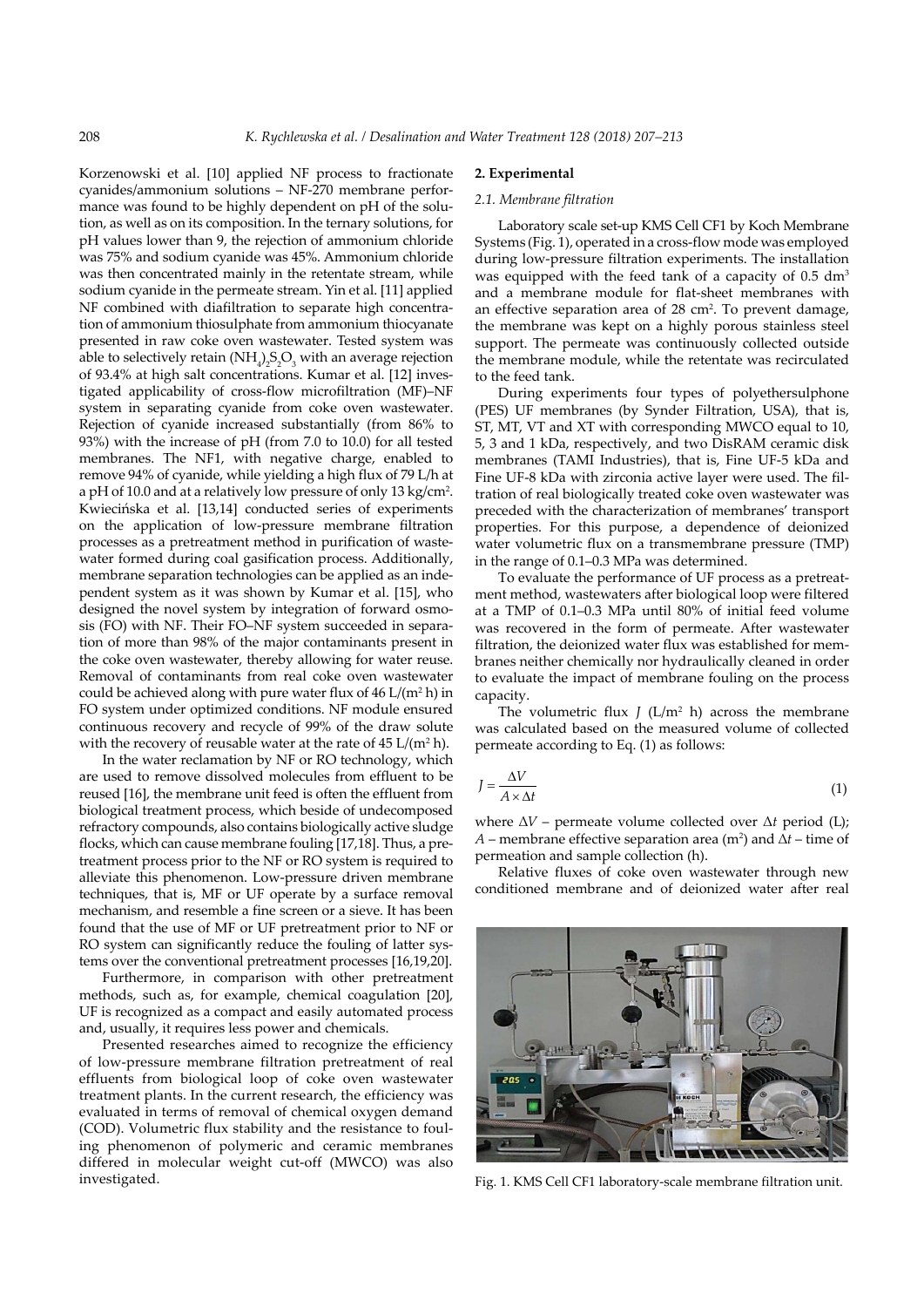sample filtration were calculated according to Eqs. (2) and (3) as follows:

$$
\alpha_{F} = \frac{J_{P}}{J_{0}}
$$
 (2)

$$
\alpha_D = \frac{J_D}{J_0} \tag{3}
$$

where  $J_p$  – volumetric flux of coke wastewater (L/m<sup>2</sup> h);  $J<sub>D</sub>$  – volumetric flux of deionized water after real sample filtration ( $L/m^2$  h);  $J_0$  – initial volumetric flux of deionized water, (L/m<sup>2</sup> h);  $\alpha_p$  – relative permeate flux (–) and  $\alpha_p$  – relative deionized water flux (–).

## *2.2. Analytical methods*

Feed directed to UF separation, as well as permeate and concentrate samples were analysed for COD determined by a spectrophotometric method using HACH Lange procedures at DR-6000 spectrophotometer. The removal rate of examined contaminants (indicated as COD) was calculated on the basis of Eq. (4) as follows:

$$
R = \left(1 - \frac{C_p}{C_f}\right) \times 100\%
$$
\n
$$
\tag{4}
$$

where  $R$  – removal rate of contaminant (%);  $C_p$  – concentration of COD in the permeate (mg  $O_2/L$ ) and  $C_f$  – concentration of COD in the feed (mg  $O_2/L$ ).

## **3. Results**

#### *3.1. Membrane characteristics*

Transport properties of polymeric PES and ceramic membranes were evaluated on the basis of the TMP dependency of deionized water volumetric flux in the range of TMP of 0.1–0.3 MPa (Fig. 2).

Experimental results indicated that fluxes measured for all tested polymeric membranes were similar despite differences in MWCO values (Fig. 2). Such results can be explained by typical membrane structure features, that is, membrane



Fig. 2. Deionized water flux determined for tested PES and ceramic membranes as a function of transmembrane pressure in the range of 0.1–0.3 MPa.

porosity (number of pores in a unit area of a membrane) and pores size distribution. Hence, the obtained results for ST, MT, VT and XT membranes could result from one of the discussed parameters. Membrane with greater number of smaller pores may exhibit similar performance to a membrane, which possess less transportation channels, but of a bigger average diameter.

Comparing the data presented in Fig. 2, one can see, that deionized water fluxes obtained for ceramic disk membranes were higher when compared with polymeric ones. This can be attributed to the fact that ceramic membranes are thought to be more porous in comparison with PES-based ones, and the polymeric material, despite its outstanding oxidative, thermal and hydrolytic stability and good mechanical property, possesses relatively hydrophobic character [21,22]. Thus, the higher fluxes at lower TMPs obtained for ceramic disks [23,24]. Furthermore, factors like, for example, surface roughness, may play an important role.

## *3.2. Wastewater filtration*

The influences of TMP on permeate fluxes and membranes capacity obtained for polymeric PES membranes are illustrated in Figs. 3–6.

Despite differences in MWCO, during experiments conducted under TMP of 0.10 MPa, permeate fluxes took



■0.10MPa ●0.15MPa +0.20MPa ▲0.25MPa ×0.30MPa

Fig. 3. Permeate flux for ST-10 kDa membrane as a function of transmembrane pressure in the range of 0.1–0.3 MPa.



Fig. 4. Permeate flux for MT-5 kDa membrane as a function of transmembrane pressure in the range of 0.1–0.3 MPa.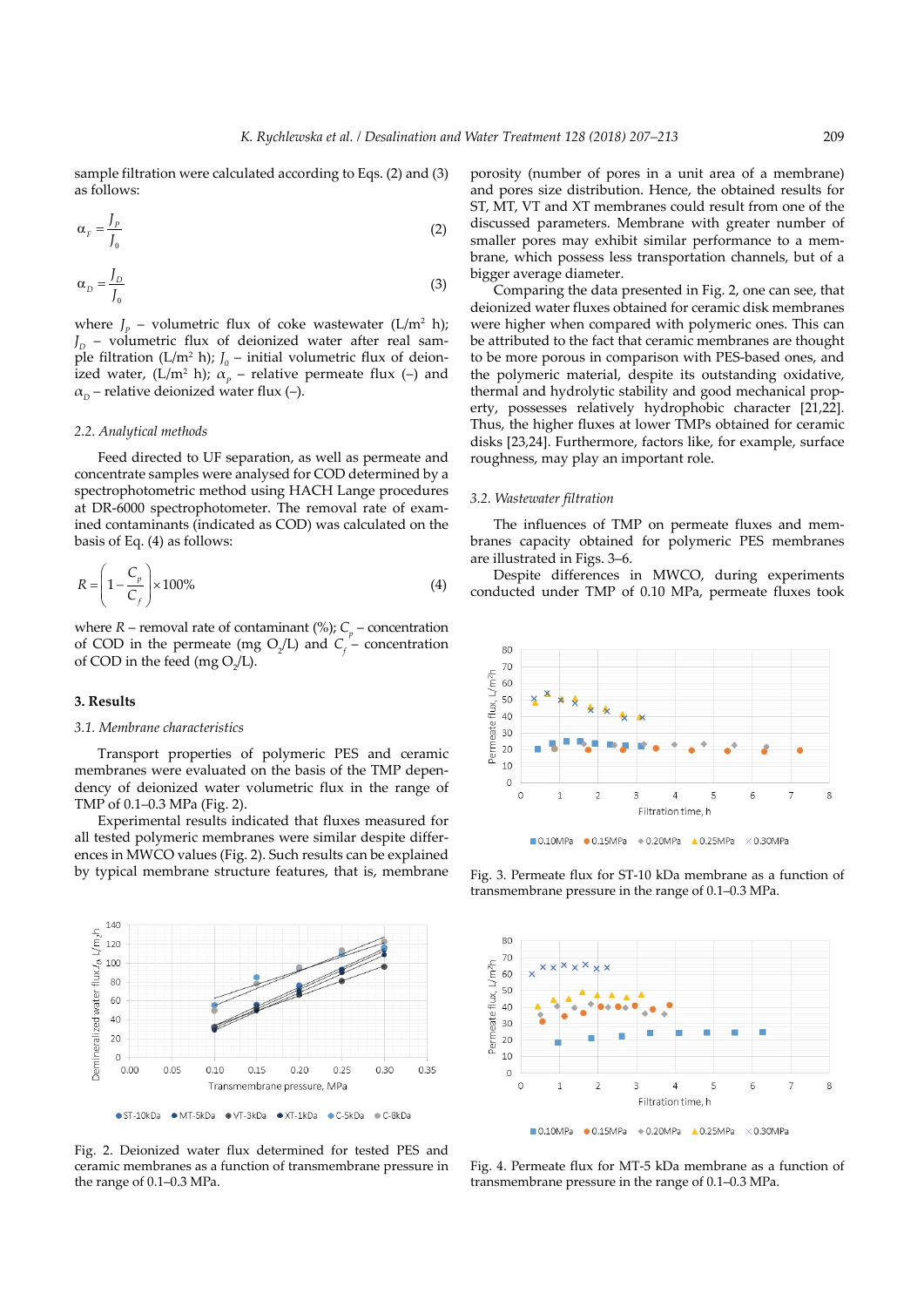

Fig. 5. Permeate flux for VT-3 kDa membrane as a function of transmembrane pressure in the range of 0.1–0.3 MPa.



Fig. 6. Permeate flux for XT-1 kDa membrane as a function of transmembrane pressure in the range of 0.1–0.3 MPa.

similar values and were stable in case of all membranes. Main difference arises from the filtration time required to recover 80% of initial feed volume which was in following order XT-1 kDa > VT-3 kDa > MT-5 kDa > ST-10 kDa, that is, it shortened with increasing MWCO. Secondly, in case of two membranes, that is, ST-10 kDa and VT-3 kDa (Figs. 3 and 5, respectively), increasing of TMP to 0.15 MPa had no influence on membrane capacity, while for MT-5 kDa and XT-1 kDa membranes (Figs. 4 and 6, respectively), permeate flux increased with increasing the driving force.

Comparing data presented in Figs. 3–6, it was seen that filtration using MT-5 kDa exhibited the highest stability of performance despite the TMP applied. Furthermore, regular increase in membrane capacity was observed with TMP increase. In case of other membranes, the impact of pressure on the performance was less explicit.

For comparative investigation, TMP of 0.30 MPa (Figs. 7(a) and (b)) was selected. It could be seen that the membrane with the highest MWCO, that is, ST-10 kDa membrane, was not the one that revealed the highest capacity and the shortest duration necessary to achieve the assumed volume of permeate. It was the separation using MT-5 kDa membrane, which characterized with the smallest drop of capacity expressed as the ratio of permeate flux observed at the beginning of the filtration to final permeate flux, which was practically stable during the entire filtration process. It was also the membrane, in case of which the highest



Fig. 7. The change of permeate flux with filtration time and its average value for biological effluent ultrafiltration (TMP of 0.3 MPa) for tested PES (a) and ceramic (b) membranes.

average permeate flux was observed. On the other hand, the filtration using XT-type membrane of the lowest MWCO 1 kDa characterized with the most significant loss in permeate capacity.

The comparison of experimental results regarding application of polymeric and ceramic membranes with MWCO of 5 kDa presented in Figs. 7(a) and (b) enabled to notice that filtration using polymeric PES membrane required shorter time in order to collect the required volume of permeate in comparison with ceramic  $ZrO_2$  membrane characterized with the same MWCO (the drastic fouling of ceramic membranes led to the limited performance of the experiments, as shown in Fig. 7(b)). The decline of C-5 kDa membrane capacity after 5 h of filtration has carried out only at 0.3 MPa reached 69% (Fig. 7(b)), while in case of MT-5 kDa polymeric membrane the permeate flux was practically stable (Fig. 7(a)). Moreover, the filtration with ceramic 8 kDa membrane at 0.1 MPa capacity was so poor that after ca. 3 h of the process, it was decided to increase the pressure to 0.3 MPa (Fig. 7(b)). It resulted in the improvement of the process capacity, which, however, was followed by the drastic flux decrease in time. Thus, it was concluded, that ceramic membranes were more susceptible to fouling phenomenon and were stated to be unsuitable for coke oven wastewater treatment.

Calculated values of relative permeate fluxes  $\alpha_p$  (Fig. 8) indicated, that filtration using VT and MT membranes allowed for the operation at the highest rate of initial capacity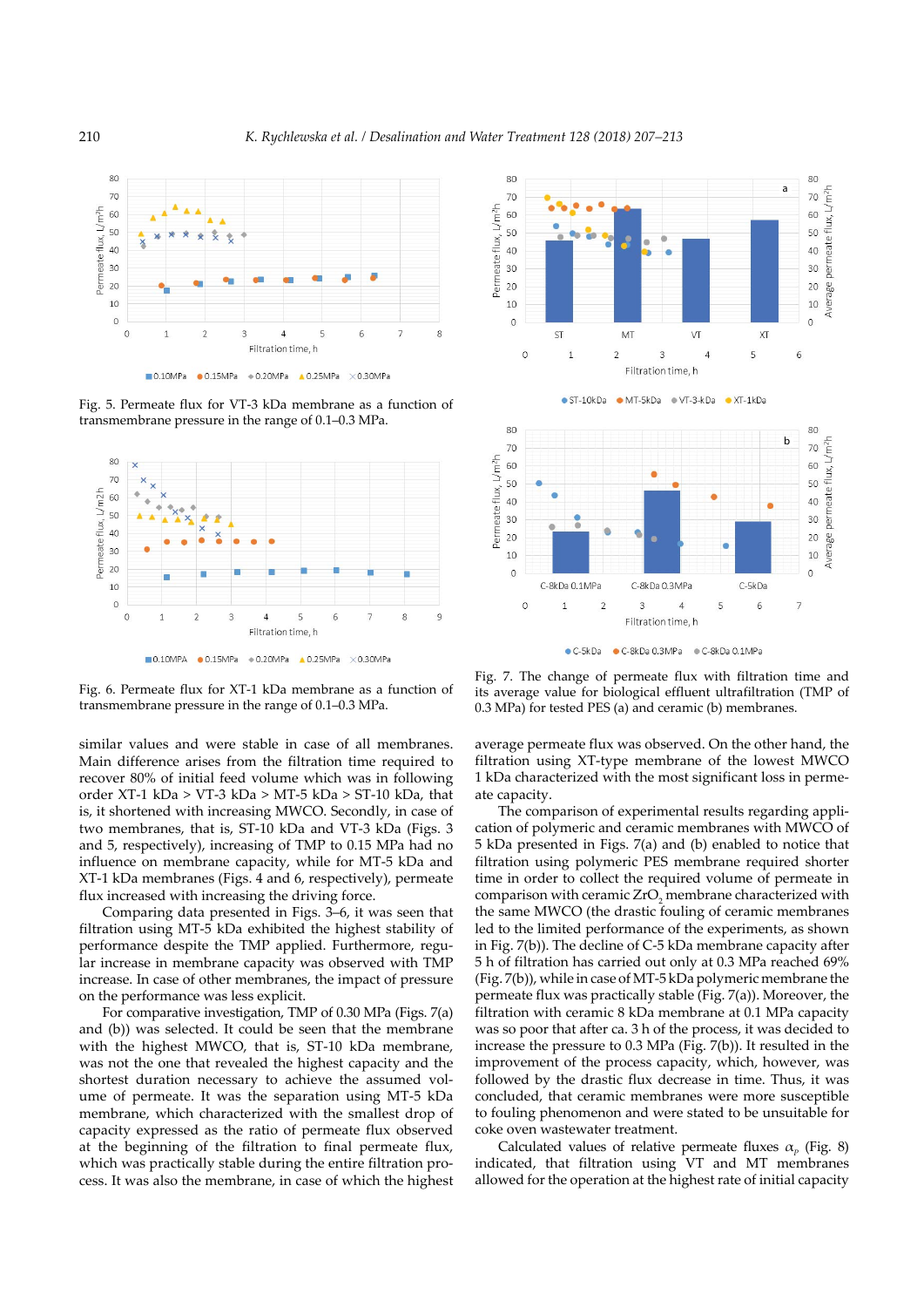

Fig. 8. Relative permeate fluxes through polymeric and ceramic membranes applied in treatment of biological effluents (TMP of 0.3 MPa).

and VT membrane was the least susceptible to the fouling phenomenon.

Relative permeate fluxes for C-5 kDa and MT-5 kDa membrane confirmed previous conclusion regarding poor fouling resistance revealed by ceramic material. Value of  $\alpha_p$  for C-5 kDa membrane was more than twice lower when compared with MT-5 kDa membrane with corresponding cut-off and did not excided the 25% of initial deionized water flux.

As shown in Fig. 9, membranes characterized by lowest MWCO value, that is, VT and XT, were those, which showed the highest recovery of transport properties. It was most likely due to the fact that fouling phenomenon resulted mainly from the formation of the dense filtration cake on the membrane surface, and not from the pore blocking. On the other hand, C-5 kDa and C-8 kDa ceramic membranes showed a high water flux decrease due to intensive membrane fouling.

Nevertheless, considering process capacity and affinity of tested membranes to fouling, it was concluded, that MT membrane of cut-off 5 kDa would be the preferable one, as it revealed the highest and the most stable flux during the wastewater treatment, while the severeness of its fouling was acceptable ( $\alpha_p$  = 0.63 and  $\alpha_p$  = 0.76).

In order to determine the overall efficiency of biological effluents, UF as a pretreatment for further purification in NF/ RO system, the removal rate of contaminants indicated as COD was evaluated. In Fig. 10 removal rates of COD using different membranes are presented.

The removal rate of COD was around 60% for the polymeric PES membranes and ca. 10% for the tested ceramic membranes. The lowest removal of 10% was found for the C-5 kDa, while the more open one, C-8 kDa retained 12% of COD present in biologically treated oven coke wastewater. It could also be noticed that MWCO of tested polymeric membranes had slight influence on COD reduction, which ranged from 57% to 67%. Thus, the main selection criteria for process evaluation was based on relative and average permeate volumetric fluxes and fouling resistance.

COD removal rates, obtained during conducted experiments, were found to be higher in comparison with those presented in the literature by other researchers. Jin et al. [7] showed that by combining a MBR equipped with submerged membrane module for flat-sheet membranes with pore size of 0.1 μm into the anaerobic, anoxic and oxic processes system, around 19.2% of COD could further be reduced, and the turbidity in MBR effluent was completely removed. SDI results also showed a great advantage in combining the MF module into the biological reactor as a pretreatment method for further wastewater purification in NF-RO system.

Sun et al. [25] investigated the integrated UF–NF/RO membrane system to the treatment of phenolic wastewater. As in the case of presented results, also in case of Sun and coworkers experiments, the Synder XT UF membrane exhibited very good performance with almost complete removal of suspended solids and partial removal of organic compounds (56.4% as COD).

A laboratory-scale, anaerobic–anoxic–oxic submerged membrane bioreactor (A1/A2/O-MBR) system [26] used to treat real coke oven wastewater was compared with conventional anaerobic–anoxic–oxic activated sludge (A1/A2/O-CAS) system tested in parallel as control. The overall obtained average removal efficiencies of COD and phenol in MBRbased system were 89.8% and 99%, respectively. The MBR equipped with hollow fibre MF membranes with nominal pore size of 0.4 μm, was more efficient and reliable in pollutant removal than the control A1/A2/O-CAS system, especially



Fig. 9. Relative deionized water flux through polymeric and ceramic membranes applied in treatment of biological effluents.



Fig. 10. COD removal by UF process with PES and ceramic membranes.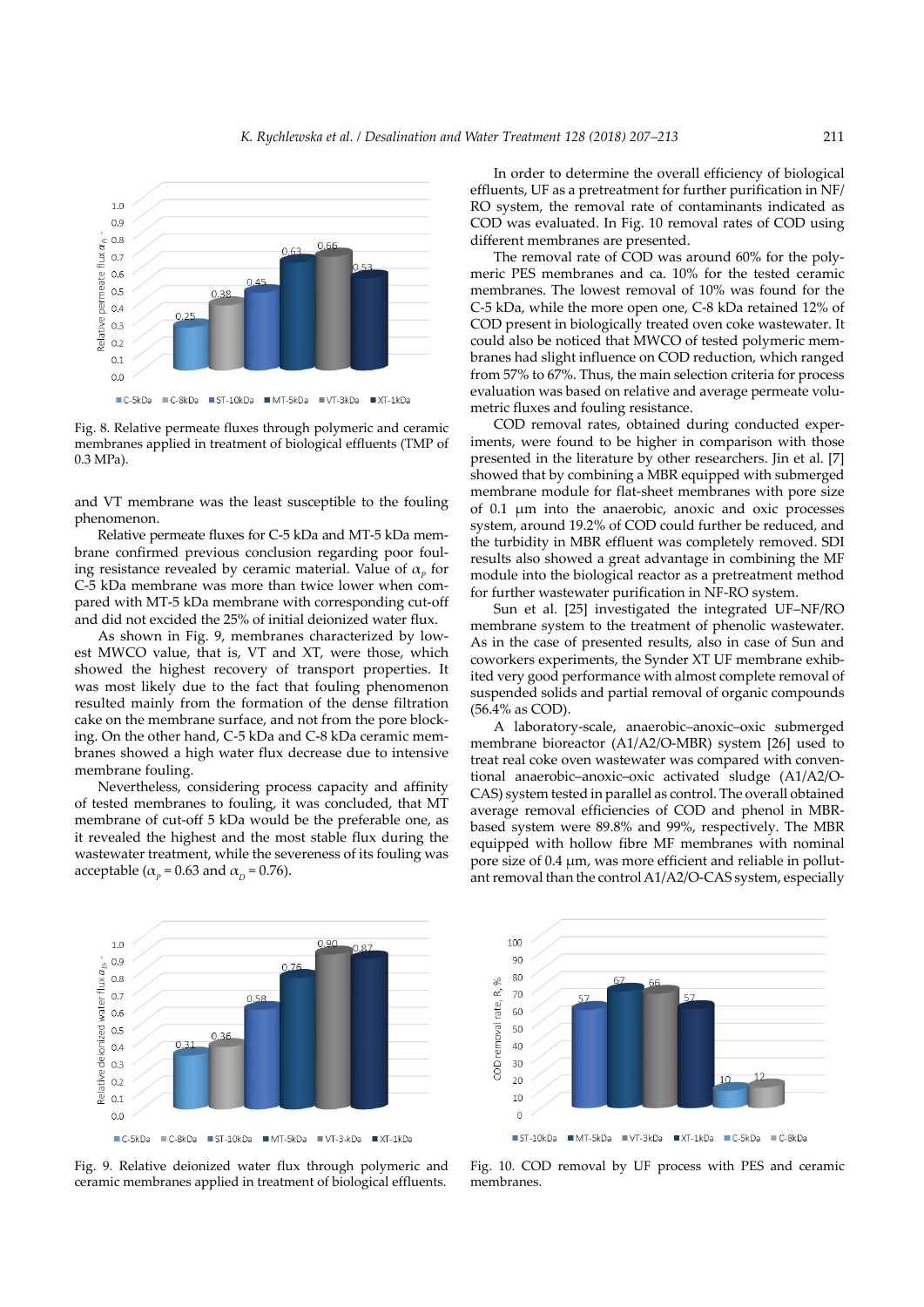at high and varying loading rates. The same system operated with complete sludge retention was capable of removing 87.9% of COD and 99.4% of turbidity from highly toxic coke oven wastewater. According to authors calculation, the MF membrane rejected 7.1% of COD [27].

Mielczarek et al. [28,29] investigated the applicability of UF as a pretreatment method for RO unit in the membrane filtration system applied to raw coke wastewater treatment. The involved commercial HZ15 (PS, 20 kDa), PW (PES, 10–12 kDa), DS-GM (TF, 8 kDa) and PVDF (30 kDa) flatsheet polymeric membranes allowed for the COD reduction of 10.8%, 16.2%, 40.1% and 16.9%, respectively. UF using self-prepared polysulphone membranes [30,31] allowed to reduce COD by 40%. Another research on application of UF in treatment of biologically treated coke wastewater [6] showed that UF with capillary ZW-10 membranes with pores size of 0.04 μm was able to reduce the COD value from 369.3 to 298.6 mg/L, which corresponded to ca. 20% rejection.

In this research, among all polymeric and ceramic membranes tested for polishing of biologically treated coke oven wastewater intended for further purification in NF/RO system for technological grade water reclamation, the MT-5 kDa membrane was found to be preferable due to its capacity, lowest fouling affinity and contaminants removal efficiency.

#### **4. Conclusions**

- Five types of polyethersulphone membranes with MWCO of 20, 10, 5, 3 and 1 kDa, as well as two  $ZrO<sub>2</sub>$  ceramic membranes with MWCO equal to 5 and 8 kDa were applied in UF of biologically treated effluents.
- Comparing membrane capacities observed during wastewater filtration, it was found that ceramic membranes were more susceptible to fouling phenomenon.
- Narrow polymeric membranes (5, 3 and 1 kDa) exhibited the best permeate capacity and were the least vulnerable to fouling resulting of pore blocking.
- In case of more open membrane (10 kDa), fouling was mainly a result of the deposition of contaminants inside membrane pores making the capacity recovery process less effective.
- Application of UF as method for biological effluent polishing, intending its further purification in NF and RO units showed that separation with tested UF membranes allowed for reduction of COD by more than 57%, 66% and 67% in case of XT/ST, VT and MT polymeric PES membranes, respectively, which was stated to be suitable level, while considering NF/RO membrane fouling prevention.
- Ceramic membranes exhibited worse performance in the case of COD removal, and the rejection rate was not higher than 12% obtained for C-8 kDa membrane.

## **Symbols**

- ∆*V* Permeate volume collected over Δ*t* period, L
- *A*  $-$  Membrane effective separation area,  $m<sup>2</sup>$
- ∆*t* Time of permeation and sample collection, h
- $J_p$  Volumetric flux of coke wastewater,  $L/m^2 h$
- $J_{\rm p}$ Volumetric flux of deionized water after real sample filtration, L/m<sup>2</sup> h
- *J* Initial volumetric flux of deionized water,  $L/m^2$  h

| COD.                            |     | Chemical oxygen demand, mg O <sub>1</sub> /L           |
|---------------------------------|-----|--------------------------------------------------------|
| <b>MWCO</b>                     |     | - Molecular weight cut off, kDa                        |
| <b>TMP</b>                      |     | Transmembrane pressure, MPa                            |
| $\alpha_{p}$                    |     | Relative permeate flux, -                              |
| $\alpha_{\scriptscriptstyle D}$ | $-$ | Relative deionized water flux, -                       |
| $\boldsymbol{R}$                |     | Removal rate, %                                        |
| $C_p$                           |     | Concentration of COD in permeate, mg O <sub>2</sub> /L |
|                                 |     | Concentration of COD in feed, mg O <sub>2</sub> /L     |
|                                 |     |                                                        |

### **Acknowledgements**

The investigations in this paper were made within INNOWATREAT project that has received funding from the Research Fund for Coal and Steel under grant agreement no. 710078 and from Ministry of Science and Higher Education from financial resources on science in 2016–2019.

#### **References**

- [1] W. Zhang, C. Wei, X. Chai, J. He, Y. Cai, M. Ren, B. Yan, P. Peng, J. Fu, The behaviors and fate of polycyclic aromatic hydrocarbons (PAHs) in a coking wastewater treatment plant, Chemosphere, 88 (2012) 174–182.
- [2] X.X. Wei, Z.Y. Zhang, Q.L. Fan, X.Y. Yuan, D.S. Guo, The effect of treatment stages on the coking wastewater hazardous compounds and their toxicity, J. Hazard. Mater., 239–240 (2012) 135–141.
- [3] A. Sobolewski, P. Burmistrz, Ecological assessment of coking process, Karbo, 4 (2009) 248–259.
- [4] A. Kwiecińska, R. Lajnert, R. Bigda, Coke oven wastewater formation, treatment and utilization methods – a review, Proc. ECOpole, 11 (2017) 19–28.
- [5] P. Pal, R. Kumar, Treatment of coke wastewater: a critical review for developing sustainable management strategies, Sep. Purif. Rev., 43 (2014) 89–123.
- [6] M. Smol, M. Włodarczyk-Makuła, Effectiveness in the removal of polycyclic aromatic hydrocarbons from industrial wastewater by ultrafiltration technique, Arch. Environ. Prot., 38 (2012) 49–58.
- [7] X. Jin, E. Li, S. Lu, Z. Qiu, Q. Sui, Coking wastewater treatment for industrial reuse purpose: combining biological processes with ultrafiltration, nanofiltration and reverse osmosis, J. Environ. Sci. (China), 25 (2013) 1565–1574.
- [8] M. Minhalma, M.N. De Pinho, Integration of nanofiltration/ steam stripping for the treatment of coke plant ammoniacal wastewaters, J. Membr. Sci., 242 (2004) 87–95.
- [9] M. Minhalma, M.N. De Pinho, Development of nanofiltration/ steam stripping sequence for coke plant wastewater treatment, Desalination, 149 (2002) 95–100.
- [10] C. Korzenowski, M. Minhalma, A.M. Bernardes, J.Z. Ferreira, M.N. De Pinho, Nanofiltration for the treatment of coke plant ammoniacal wastewaters, Sep. Purif. Technol., 76 (2011) 303–307.
- [11] N. Yin, G. Yang, Z. Zhong, W. Xing, Separation of ammonium salts from coking wastewater with nanofiltration combined with diafiltration, Desalination, 268 (2011) 233–237.
- [12] R. Kumar, P. Bhakta, S. Chakraborty, P. Pal, Separating cyanide from coke wastewater by cross flow nanofiltration, Sep. Sci. Technol., 46 (2011) 2119–2127.
- [13] A. Kwiecińska, T. Iluk, M. Kochel, Utilization of aqueous-tar condensates formed during gasification, J. Ecol. Eng., 17 (2016) 132–137.
- [14] A. Kwiecińska, T. Iluk, M. Kochel, M. Szul, Ultrafiltration as a method of preliminary treatment of wastewater formed during gasification, Desal. Wat. Treat., 64 (2017) 307–311.
- [15] R. Kumar, P. Pal, A novel forward osmosis-nano filtration integrated system for coke-oven wastewater reclamation, Chem. Eng. Res. Des., 100 (2015) 542–553.
- [16] M. Raffin, E. Germain, S. Judd, Wastewater polishing using membrane technology: a review of existing installations, Environ. Technol., 34 (2013) 617–627.